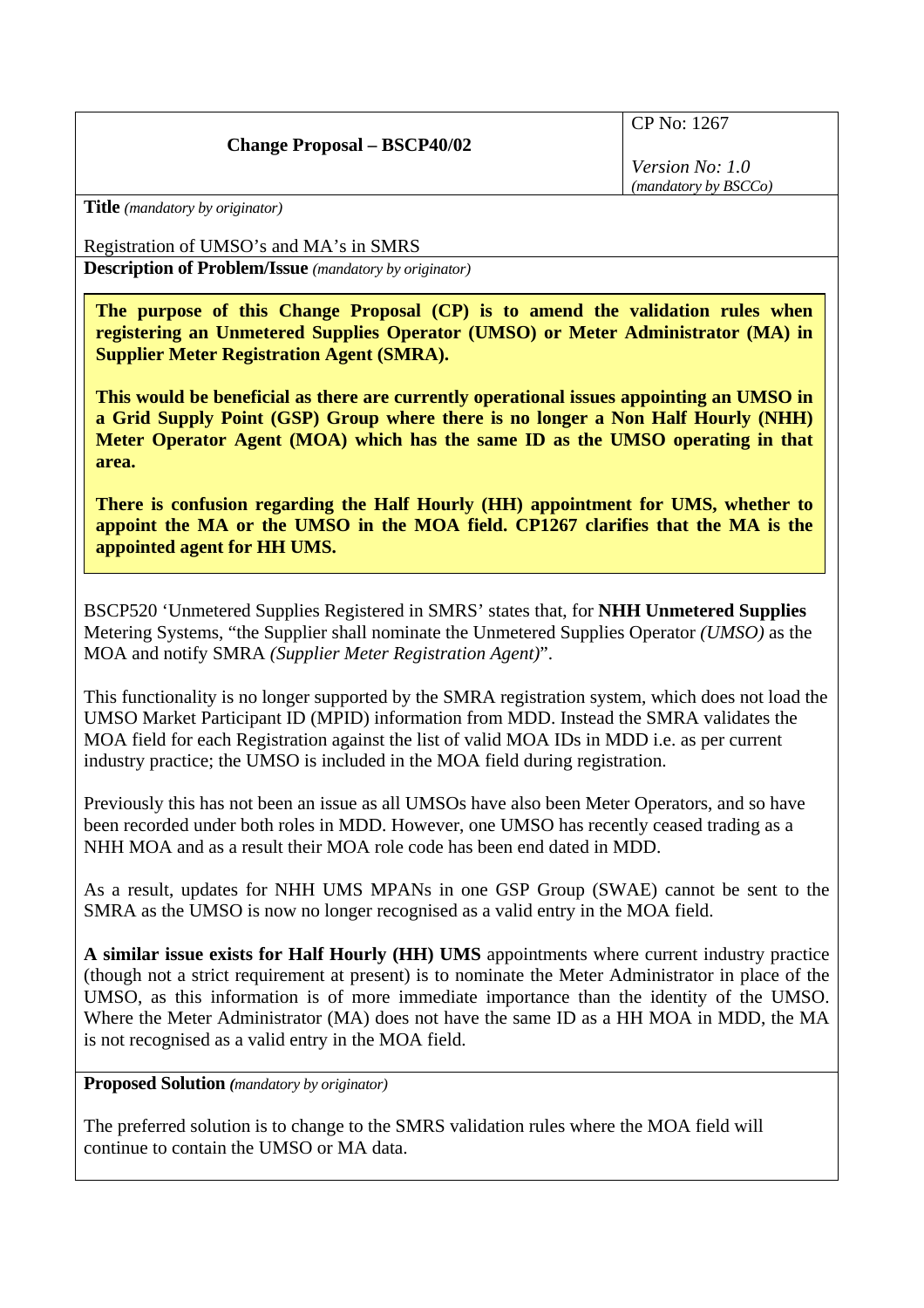**For a NHH UMS MSID** the SMRS would validate against role code 3 in MDD (the Unmetered Supplies Operator (UMSO)) instead of role code M.

**For a HH UMS MSID** the SMRS should validate against role code 4 in MDD (Meter Administrator) instead of role code M.

Where the supply is metered (HH or NHH), the SMRS would continue to validate against role code "M" in MDD.

This change would be achieved by:

- Adding an entry for the Meter Operator Appointment in the Data Validation table in BSCP501 'Supplier Meter Registration Service', Section 4.3; and
- Adding clarification for Half Hourly Unmetered Supplies registration to Section 1.3.8 'Half Hourly Trading'.

**In addition** to the above, two of housekeeping changes have been included with this CP. These are amendments to:

- 1. BSCP501 Section 1.9 'Associated BSC Procedures' to include the revised title for BSCP533 ('*PARMS Data Provision, Reporting and Publication of Peer Comparison Data*'); and
- *2.* BSCP520 Section 1.4 'Other sections within the BSCP' where reference to Section 2 in the document will be removed as this section no longer exists.

**Justification for Change** *(mandatory by originator)* 

Currently NHH UMS appointment flows cannot be sent in line with BSCP520 in the one of the distribution groups. This CP would also prevent similar issues from occurring in the future for NHH and HH UMS where UMSOs/ MAs are not MOAs.

**To which section of the Code does the CP relate, and does the CP facilitate the current provisions of the Code?** *(mandatory by originator)*  Section S, Yes

**Estimated Implementation Costs** *(mandatory by BSCCo)* 

The estimated ELEXON implementation cost is 3 man days, which equates to £660. **Configurable Items Affected by Proposed Solution(s)** *(mandatory by originator)* 

BSCP520 'Unmetered Supplies Registered in SMRS'

BSCP501 'Supplier Meter Registration Service'

**Impact on Core Industry Documents or System Operator-Transmission Owner Code** *(mandatory by originator)* 

None